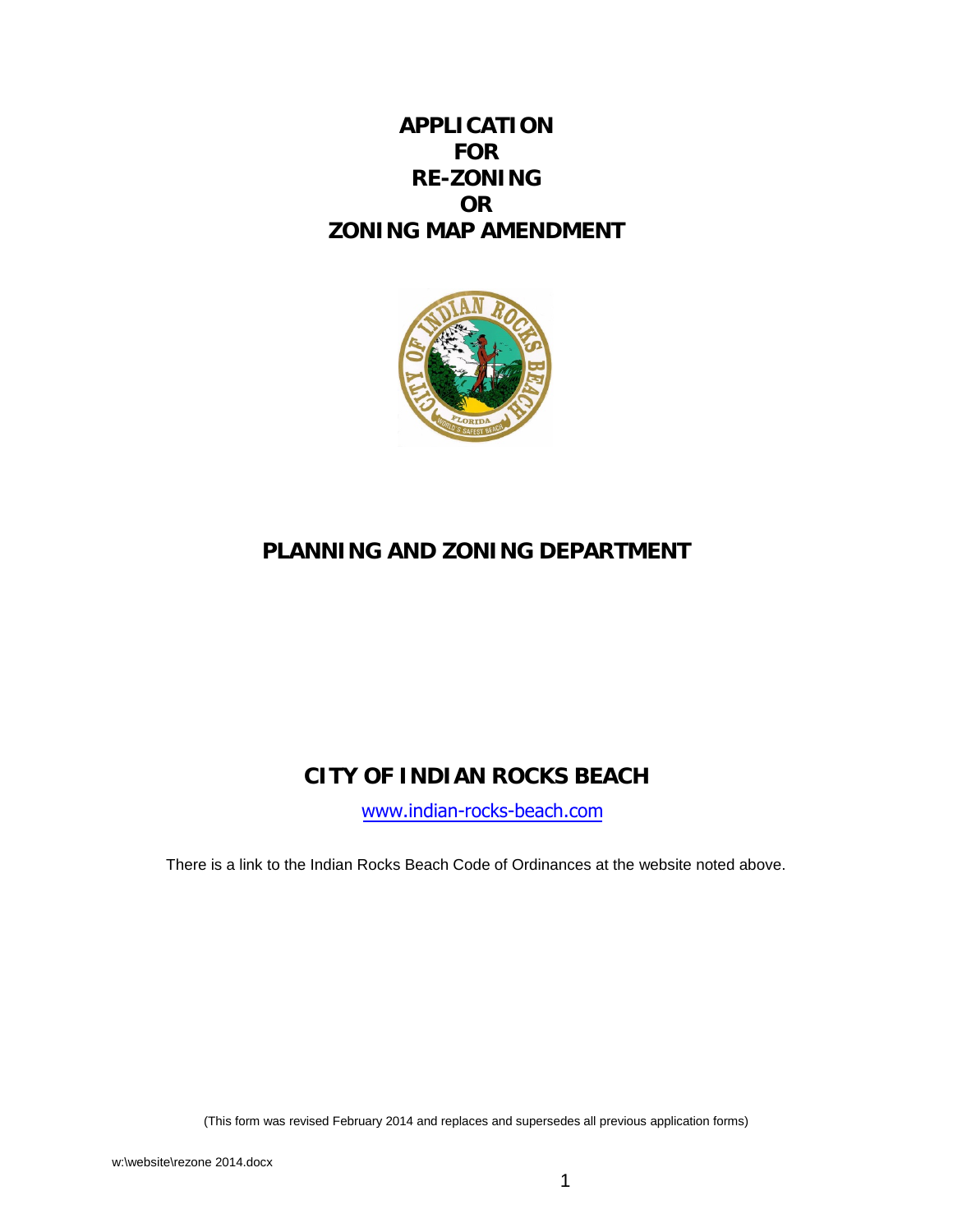# **RE-ZONING OR ZONING MAP AMENDMENT**

• Be certain that the application is completely filled out and all requirements for filing the application have been met. Incomplete applications cannot be considered.

• Note the property description section. The type of structure presently on the land must be shown; for example, "single-family residence", "one-story real estate office", etc. If there are no structures at all on the land, then the answer is "none".

• Proposed use and the effect of granting the application must be shown.

• One copy of a plot plan of the site, drawn to scale, must be submitted with the application. The plot plan must show the size and dimensions of the lot, the location and dimensions of any existing structures, and the location and size of any proposed structures. Where the proposed use will require curb cuts, off-street parking and loading, and similar facilities, these must be shown on the plan. Location of any proposed screening or buffering should be shown, together with type, height, and dimensions. These site plans are used when considering the application and the is advised to submit carefully drawn plans. Plans should be submitted on plain paper at least 8 1/2" x 11" and by PDF or JPEG.

• The completed application, together with the application fee of **\$600.00.**

**• The applicant shall pay the advertising and notification costs of the public hearing. A deposit of \$2,000.00 for advertising fee shall be required at the time the application is submitted. If the cost of advertising and notification is less than \$2,000.00, the difference will be refunded to the applicant. Advertisement and notification requirements are stipulated by Florida Statute for land use amendments. If the actual costs are greater than \$2,000, the difference shall be paid by the applicant within 30 days after final action. When legal counsel and/or a consultant are required by the city, actual cost of legal and consulting fees shall be paid by the applicant within 30 days after final action.**

• If a future land use map change is also required in connection with the requested zoning change, such land use change must be reviewed and approved by appropriate County and State agencies prior to second and final reading of all ordinances on all requested change(s). This review can take from 90 to 180 days. A separate application is required.

•The general procedure for rezoning requests is as follows:

- 1. Hearing and recommendation by Planning & Zoning Board.
- 2. Hearing and recommendation by Local Planning Agency (L.P.A.)
- 3. Hearing(s) by the City Commission on ordinance.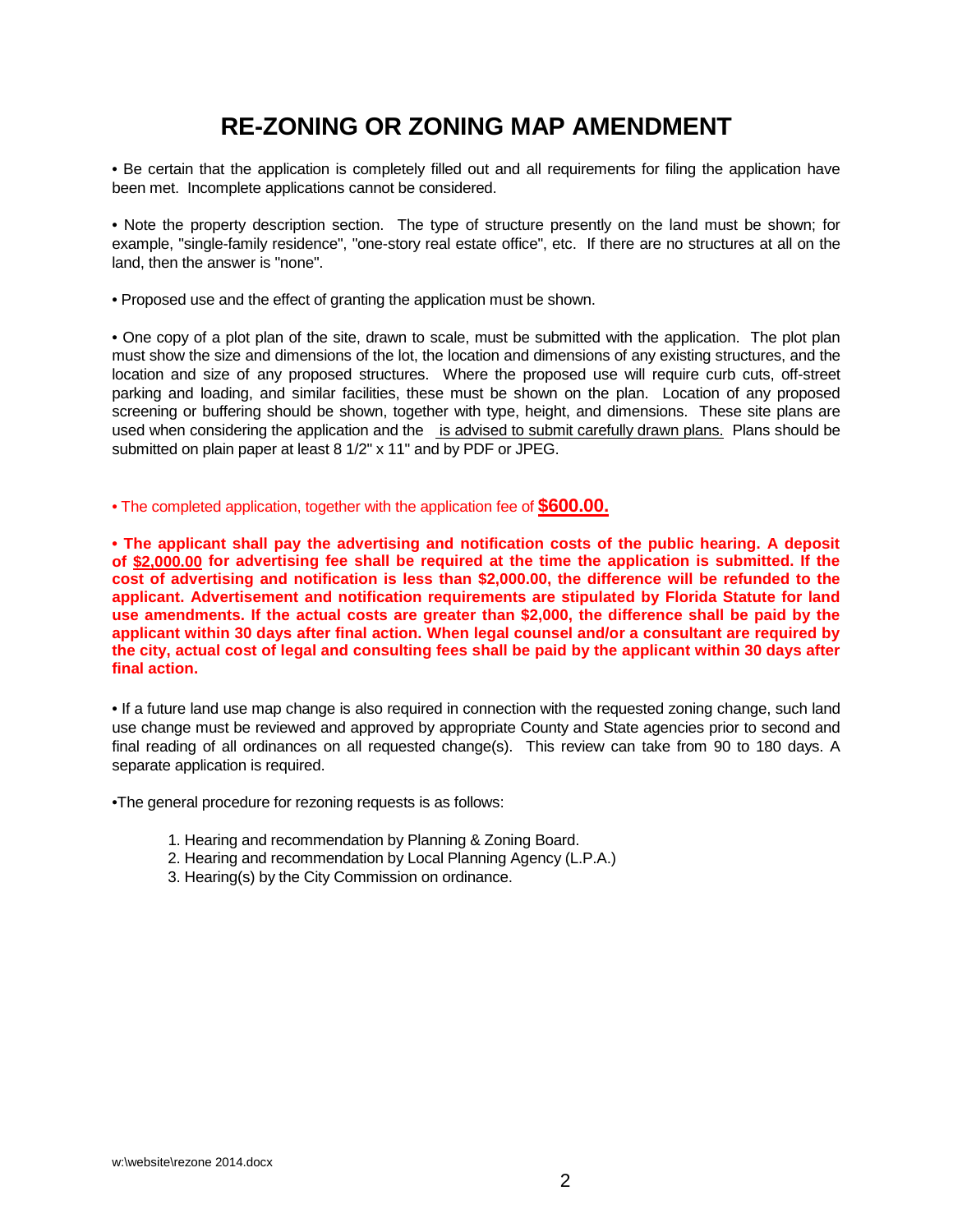## **CITY OF INDIAN ROCKS BEACH**

## **APPLICATION FOR RE-ZONING OR ZONING MAP AMENDMENT**

**DATE FILED:\_\_\_\_\_\_\_\_\_\_\_\_\_\_\_\_\_\_\_\_**

**NAME:**  $\qquad \qquad$ 

#### **\_\_\_\_\_\_\_\_\_\_\_\_\_\_\_\_\_\_\_\_\_\_\_\_\_\_\_\_\_\_\_\_\_\_\_\_\_\_\_\_\_\_\_\_\_\_\_\_\_\_\_\_\_\_\_\_\_\_\_\_\_\_\_\_\_\_\_\_\_\_\_ NOTICE TO THE APPLICANT**

This application with all supplemental data and information, must be completed in accordance with the attached "Information Sheet," and in accordance with the specific instructions set forth in this application and returned to the Planning and Zoning Director, before it can be processed (including advertisement for hearing), as required by law. All applications must be signed by the present owner or trustee of the property.

| 1.Owner:                                                                          |  |  |
|-----------------------------------------------------------------------------------|--|--|
|                                                                                   |  |  |
|                                                                                   |  |  |
| Telephone:________________________                                                |  |  |
|                                                                                   |  |  |
|                                                                                   |  |  |
| Telephone:________________________                                                |  |  |
| 2A. Any other person having any ownership, interest in subject property:          |  |  |
|                                                                                   |  |  |
|                                                                                   |  |  |
| 2B. Is there any existing contract for sale on subject property? _____Yes _____No |  |  |
|                                                                                   |  |  |
| 2C. Are there any options to purchase on subject property? _____Yes ______No      |  |  |
| If so, list names of all parties to option:                                       |  |  |
| 3. Hearing requested to consider Re-Zoning to allow the following:                |  |  |
|                                                                                   |  |  |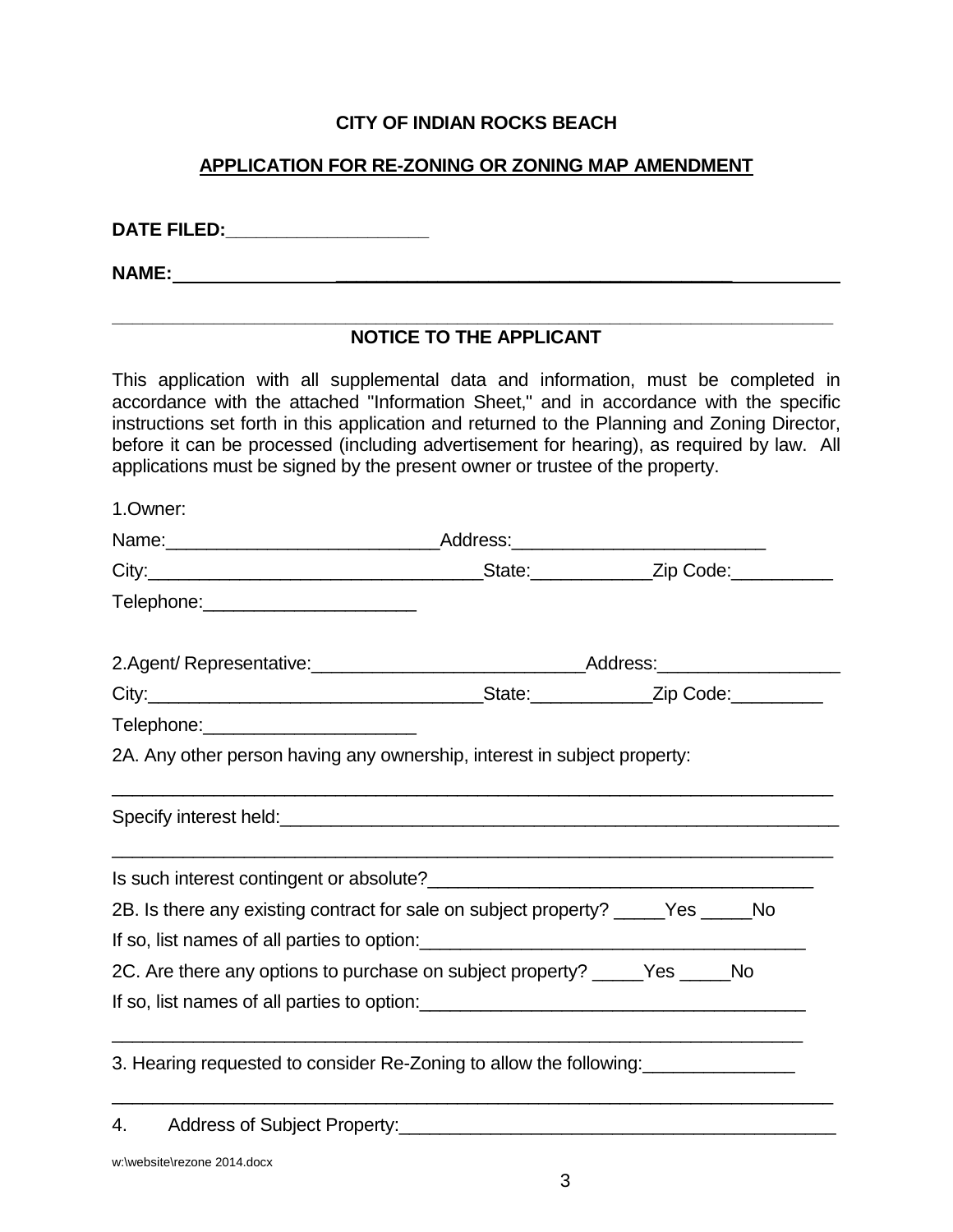| Legal Description of Subject Property: |  |
|----------------------------------------|--|
|                                        |  |

 $6.$  Lot Size:

7. Present Zoning Classification: **Example 2018** Present Land Use Designation:\_\_\_\_\_\_\_\_\_\_\_\_\_\_\_\_\_\_\_\_\_\_\_\_\_\_\_\_\_\_\_\_\_\_\_\_\_\_\_\_\_\_ Proposed Zoning Classification:\_\_\_\_\_\_\_\_\_\_\_\_\_\_\_\_\_\_\_\_\_\_\_\_\_\_\_\_\_\_\_\_\_\_\_\_\_\_\_\_\_\_ Proposed Land Use Designation: University of the USD of the USD of the USD of the USD of the USD of the USD of the USD of the USD of the USD of the USD of the USD of the USD of the USD of the USD of the USD of the USD of t

\_\_\_\_\_\_\_\_\_\_\_\_\_\_\_\_\_\_\_\_\_\_\_\_\_\_\_\_\_\_\_\_\_\_\_\_\_\_\_\_\_\_\_\_\_\_\_\_\_\_\_\_\_\_\_\_\_\_\_\_\_\_\_\_\_\_\_\_\_\_\_

 $\_$  ,  $\_$  ,  $\_$  ,  $\_$  ,  $\_$  ,  $\_$  ,  $\_$  ,  $\_$  ,  $\_$  ,  $\_$  ,  $\_$  ,  $\_$  ,  $\_$  ,  $\_$  ,  $\_$  ,  $\_$  ,  $\_$  ,  $\_$  ,  $\_$  ,  $\_$  ,  $\_$  ,  $\_$  ,  $\_$  ,  $\_$  ,  $\_$  ,  $\_$  ,  $\_$  ,  $\_$  ,  $\_$  ,  $\_$  ,  $\_$  ,  $\_$  ,  $\_$  ,  $\_$  ,  $\_$  ,  $\_$  ,  $\_$  ,  $\_$  ,  $\_$  ,  $\_$  ,  $\_$  ,  $\_$  ,  $\_$  ,  $\_$  ,  $\_$  ,  $\_$  ,  $\_$  ,  $\_$  ,  $\_$  ,  $\_$  ,  $\_$  ,  $\_$  ,  $\_$  ,  $\_$  ,  $\_$  ,  $\_$  ,  $\_$  ,  $\_$  ,  $\_$  ,  $\_$  ,  $\_$  ,  $\_$  ,  $\_$  ,  $\_$  ,  $\_$  ,  $\_$  ,  $\_$  ,  $\_$  ,  $\_$  ,  $\_$  ,  $\_$  ,  $\_$  ,  $\_$  ,  $\_$  ,

\_\_\_\_\_\_\_\_\_\_\_\_\_\_\_\_\_\_\_\_\_\_\_\_\_\_\_\_\_\_\_\_\_\_\_\_\_\_\_\_\_\_\_\_\_\_\_\_\_\_\_\_\_\_\_\_\_\_\_\_\_\_\_\_\_\_\_\_\_\_\_

\_\_\_\_\_\_\_\_\_\_\_\_\_\_\_\_\_\_\_\_\_\_\_\_\_\_\_\_\_\_\_\_\_\_\_\_\_\_\_\_\_\_\_\_\_\_\_\_\_\_\_\_\_\_\_\_\_\_\_\_\_\_\_\_\_\_

8. Present Structures and Improvement on the property:

9. Proposed use of property will be:

10. I (We) believe that this application should be granted because:

11. Has any previous application or appeal been filed in connection with this property within the last two years? \_\_\_\_\_Yes \_\_\_\_\_ No.

If yes, briefly state the nature of the application or appeal: \_\_\_\_\_\_\_\_\_\_\_\_\_\_\_\_\_\_

12. Has a Certificate of Occupancy been refused? Yes No

13. The following data and exhibits must be submitted with this application and they become a permanent part of the public records:

\_\_\_\_\_\_\_\_\_\_\_\_\_\_\_\_\_\_\_\_\_\_\_\_\_\_\_\_\_\_\_\_\_\_\_\_\_\_\_\_\_\_\_\_\_\_\_\_\_\_\_\_\_\_\_\_\_\_\_\_\_\_\_\_\_\_\_\_\_\_\_

(a) Plot Plan, (at least  $8 \frac{1}{2}$ "x 11") drawn to scale showing all existing structures, use of each, dimension, spacing between, setbacks from all property lines, property dimensions, abutting streets and other public easements, clearly delineated off-street parking spaces and North point.

(b) Plat, if it will have particular bearing on the subject application.

(c) Certification of Ownership. Submit a certificate from a duly licensed title or abstract company or a licensed attorney-at-law, showing that each applicant is the present title holder of record.

(d) Current Survey, (performed within one year)

14. Date property acquired:\_\_\_\_\_\_\_\_\_\_\_\_\_\_\_\_\_\_\_\_\_\_\_\_\_\_\_\_\_\_\_\_\_\_\_\_\_\_\_\_\_\_\_\_\_